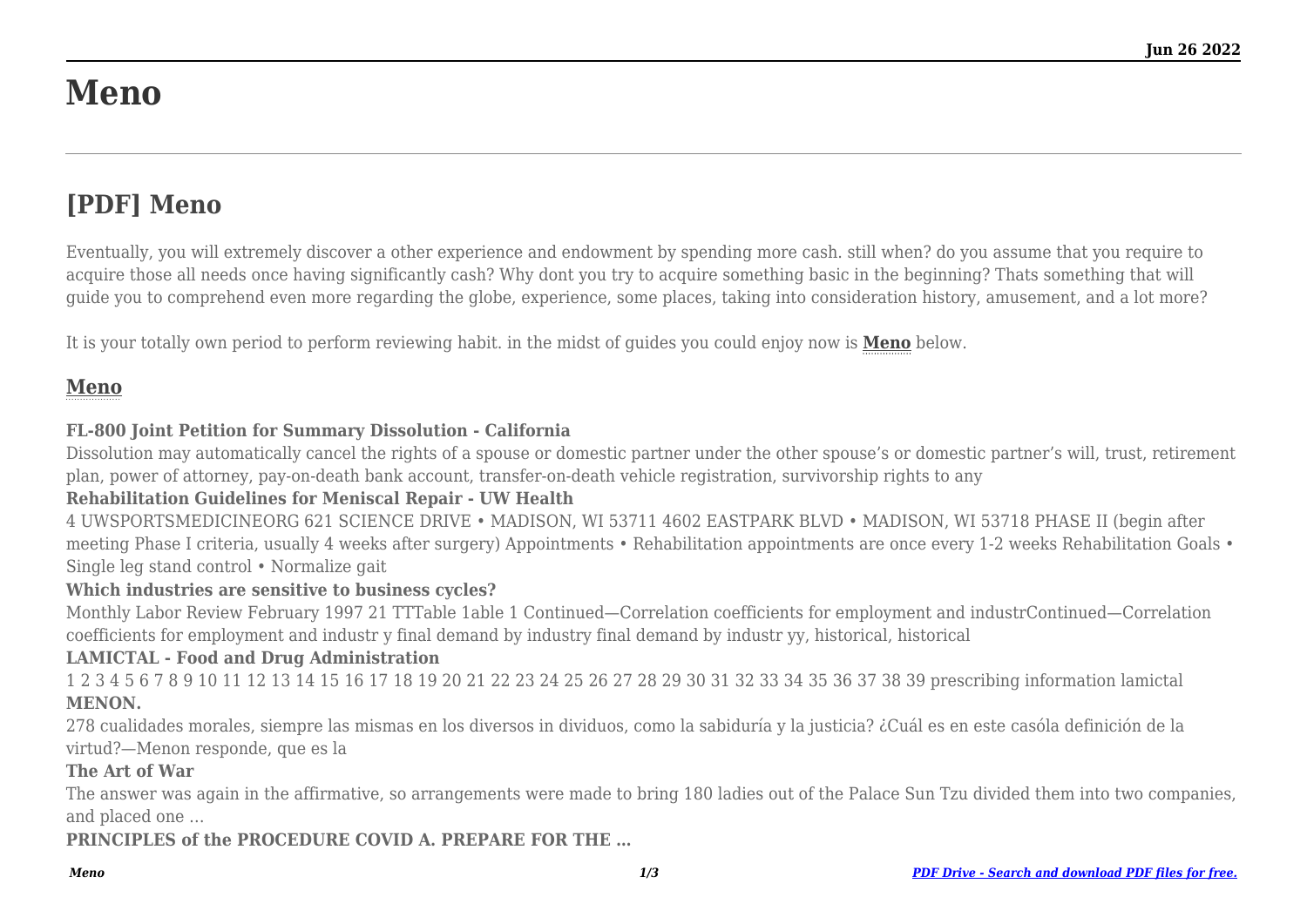Store kit between 356-86°F (2-30°C) Ensure all test components are at room temperature before use The BinaxNOW COVID-19 Antigen Self Test is stable until the expiration date marked on the

#### **Carrier Liaison Program - Securing America's Borders**

Title: Microsoft Word - 20161205\_Six-Month Club Updatedoc Author: BBEN1VB Created Date: 12/20/2017 1:03:58 PM

#### **WEBINAR TECNICO DI ACCOMPAGNAMENTO PER LE …**

da meno di 12 mesi Imprese da costituire Persone fisiche (per conto dell'impresa costituenda) La definizione di impresa femminile è stabilita dal DM 30 settembre 2021 CHI PUÒ ACCEDERE 9 A cura di Invitalia tra €100000 e €250000 da avviare o con meno di 12 mesi

#### **A Brief Guide to Writing the Philosophy Paper**

2 sBegin by formulating your precise thesis State your thesis clearly and concisely in your introduction so that your reader understands what your paper sets out to achieve Get to the point quickly and without

#### **CANopen HIH HIHHH CANopen - ZLG**

德国工程师的CANopen 备忘录 9 RPDO 通讯参数 1400 h to 15FF h 映射参数1600 h to 17FF h 数据存放为2000 h 之后厂商自定义 TPDO 通讯参数 1800 h to 19FF h 映射参数1A00 h to 1BFF h  $\Pi$  $\Pi$  $\Pi$  $2000$  h  $\Pi$  $\Pi$  $\Pi$  $\Pi$  Index  $\Pi$  $S$ ub  $\Pi$  $\Pi$  $O$ bject contents  $\Pi$  $\Pi$  $\Pi$ 

#### **Part 1. Information About You U.S. Physical Address - USCIS**

Form I-539 Edition 05/31/22 Application to Extend/Change Nonimmigrant Status Department of Homeland Security US Citizenship and Immigration Services

#### **Legge 3 marzo 2009, n. 18 - Edscuola**

Legge 3 marzo 2009, n 18 Ratifica ed esecuzione della Convenzione delle Nazioni Unite sui diritti delle persone con disabilità, con Protocollo opzionale, fatta a New York

#### **Advantages & Disadvantages of Virtue Ethics**

flourish Other seminal texts include Plato's Meno & Plato's Republic Also, VE was "reborn" in 20th century with GEM Anscombe's 1958 pivotal article, "Modern Moral Philosophy" Socrates first raises the question, "What is virtue?" In Plato's Meno states it is knowledge = virtue For if knowledge can be

#### **Redalyc.El rigor metodológico en la investigación cualitativa**

meno investigado Es muy importante tener en mente que los informantes son los que cono-cen su mundo, el cual puede ser com-pletamente diferente al mundo del in-vestigador Éste tiene la tarea de captar el mundo del informante de la mejor manera que él lo pueda conocer, creer o concebir lo cual a menudo es un reto difícil para el investigador

#### **Hakemus - Matkakorvaus - Kela**

Ilmoita meno- ja paluumatkan tiedot eri riveillä L Matkan pituus (km) Hoitolaitoksen nimi ja Matkapäivä matkareitti mistä mihin olet matkan tehnyt Kulkuneuvo Kustannus SV 4 0520 wwwkelafi Sivu 2 (3) Matkakustannukset yhteensä Verkkolomake (PDF)

#### **La grammatica valenziale - Pearson**

9 Le frasi fin qui presentate possono essere ampliate e arricchite da molti elementi La grammatica valenziale A titolo d'esempio: Piove Æ Da due giorni piove a dirotto in tutta la regione Claudio dorme Æ Claudio dorme come un bambino sul divano del salotto Carlo pulisce i vetri Æ Carlo pulisce i vetri dell'auto con un prodotto efficace Il professore presta a Federico un libro